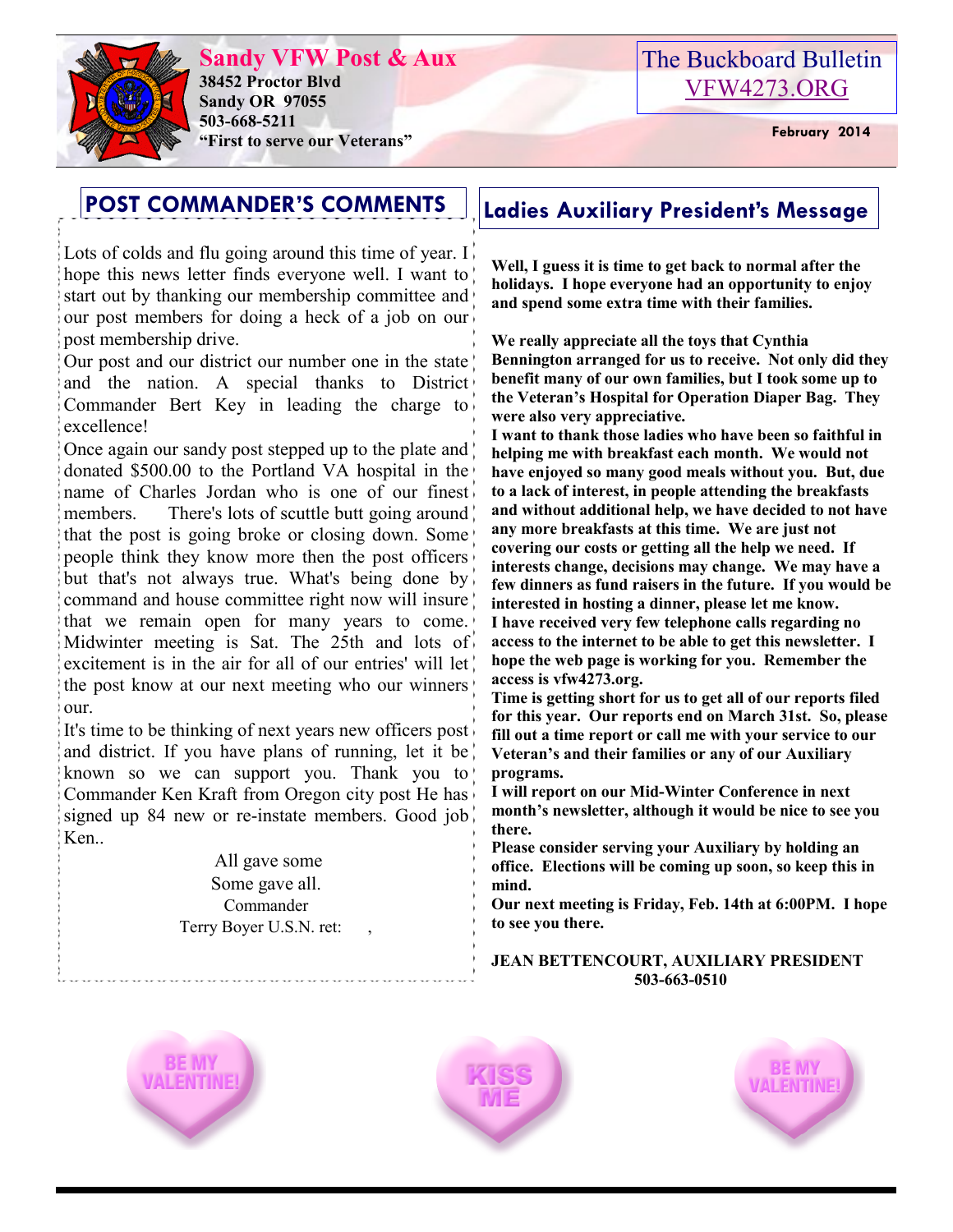## **Post Chaplin**

**Life member, Charles Jordan, is still struggling with his illness. Please keep him in your prayers as he continues to recover at the VA hospital. I hope that everyone had a wonderful holiday season, and that the coming year will continue to bring lots of joy and happiness into your lives**

**"All flesh is like grass and all its glory like the flower of grass. The grass withers , and the flower falls, but the word of the lord remains forever." 1 Peter 1:24** 

**E-Mail gareth2002@frontier.com**

#### **AUXILIARY CHAPLAIN'S MESSAGE**

**Roni Homsley broke her lower leg in December. The break was bad enough to need surgery, but she is doing much better now. Roni is the granddaughter of our very dedicated member, Voriece Blair.**

**Susan McCoy's husband, Joseph McCoy, a Marine Corp veteran, passed away suddenly on December 13th. He died of an aneurism with no warning, in one day within just a few hours. He was only 61 years old. Susan is a long time member who joined on her father , Kenneth Schoolcraft's, service. He was a WWII Navy veteran and also a member of our Post.**

> **Judy Gasco 503-668-3748**

# Take care of your heart. It's the one thing that keeps you going



|                                                                                                                                                                     | Post Officers                                                                                                              |                            | $2013 - 2014$<br><b>Ladies Auxiliary Officers</b>                                                                   |                                                                                                                                       |
|---------------------------------------------------------------------------------------------------------------------------------------------------------------------|----------------------------------------------------------------------------------------------------------------------------|----------------------------|---------------------------------------------------------------------------------------------------------------------|---------------------------------------------------------------------------------------------------------------------------------------|
| Commander<br>Senior Vice Cmdr.<br>Junior Vice Cmdr<br>Chaplain<br><b>Ouartermaster</b><br>Judge Advocate<br>Adjutant<br>Surgeon<br>1 year Trustee<br>2 year Trustee | Terry Boyer<br>James Mitchell<br>Tony Gibler<br>Melissa Samels<br>William Miller<br>John Lamb<br>Merle Stewert<br>Bert Key | <b>TRUE</b><br><b>LOVE</b> | President<br>Sr. Vice President<br>Jr. Vice President<br>Treasurer<br>Chaplain<br>Secretary<br>Guard<br>Conductress | Jean Bettencourt<br>Dora Fitzpatrick<br>Wanda Michaels<br>Midge Wadkins<br>judy JGascon<br>Kay Gomes<br>Sardi Bowyer<br>Voriece Blair |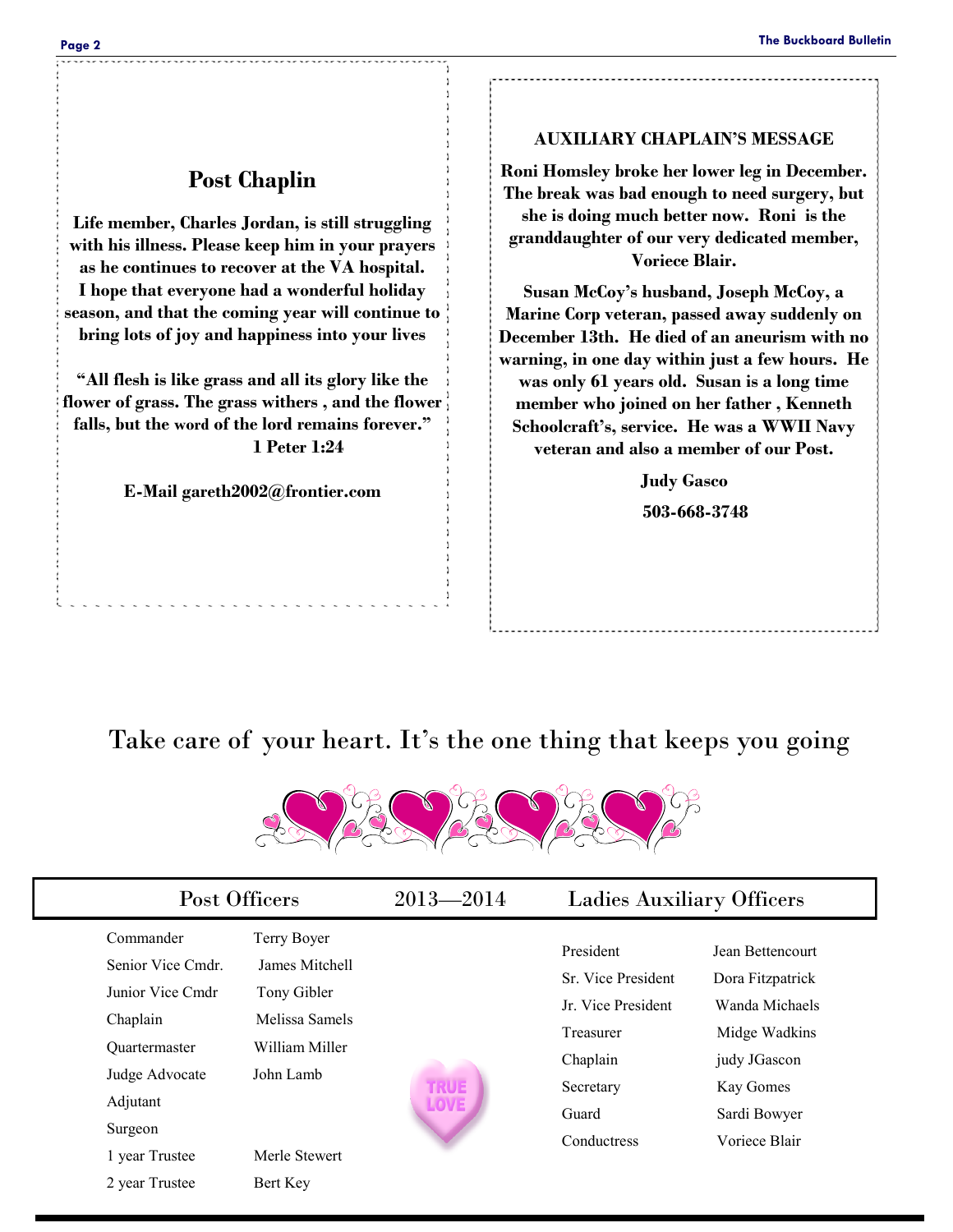# Canteen Corner

Hopefully everyone is looking forward to an awesome month and a short winter.

This month, as you know, is the host of Valentines day. And accordingly we are having a nice dinner on Friday, February 14th. We are offering your choice of two items. So it should please everyone one

way or another. We are now closed Sunday & Mondays of every week. If your thinking Superbowl, think about sharing it with us. We are open for this event and it is a potluck event so bring a dish to share with all who attend. We open at 2:00pm on Superbowl Sunday .

Valentines Dinner

Your choice of:

Chicken Fettuccini or Stuffed Pork Loin.

With all the extras included Only \$12.00 per person

Buy your tickets early as we will only be buying what we need.

If you haven't been in for awhile, this is a good time to visit. Everyone is wanting to see you…. Thank you for everything you do for/and with your post.

Bar manager

Jimmie

Quartermaster's Corner

Let the post pay your dues All you have to due is work at the post or in our community doing things that benefit the Post and are approved by the Post Commander. Refer to " Post Commander's Volunteer Log Book" for details

Everyone has skills that can be used. Below are a few areas that are most needed.

Clerical/Administrative

Fund raising Meal Preparation: cooks, servers, & clean up.

Media Communication

Book keeping

Building maintenance and repairs

Bartending

Helping veterans' and families Recruiting new members